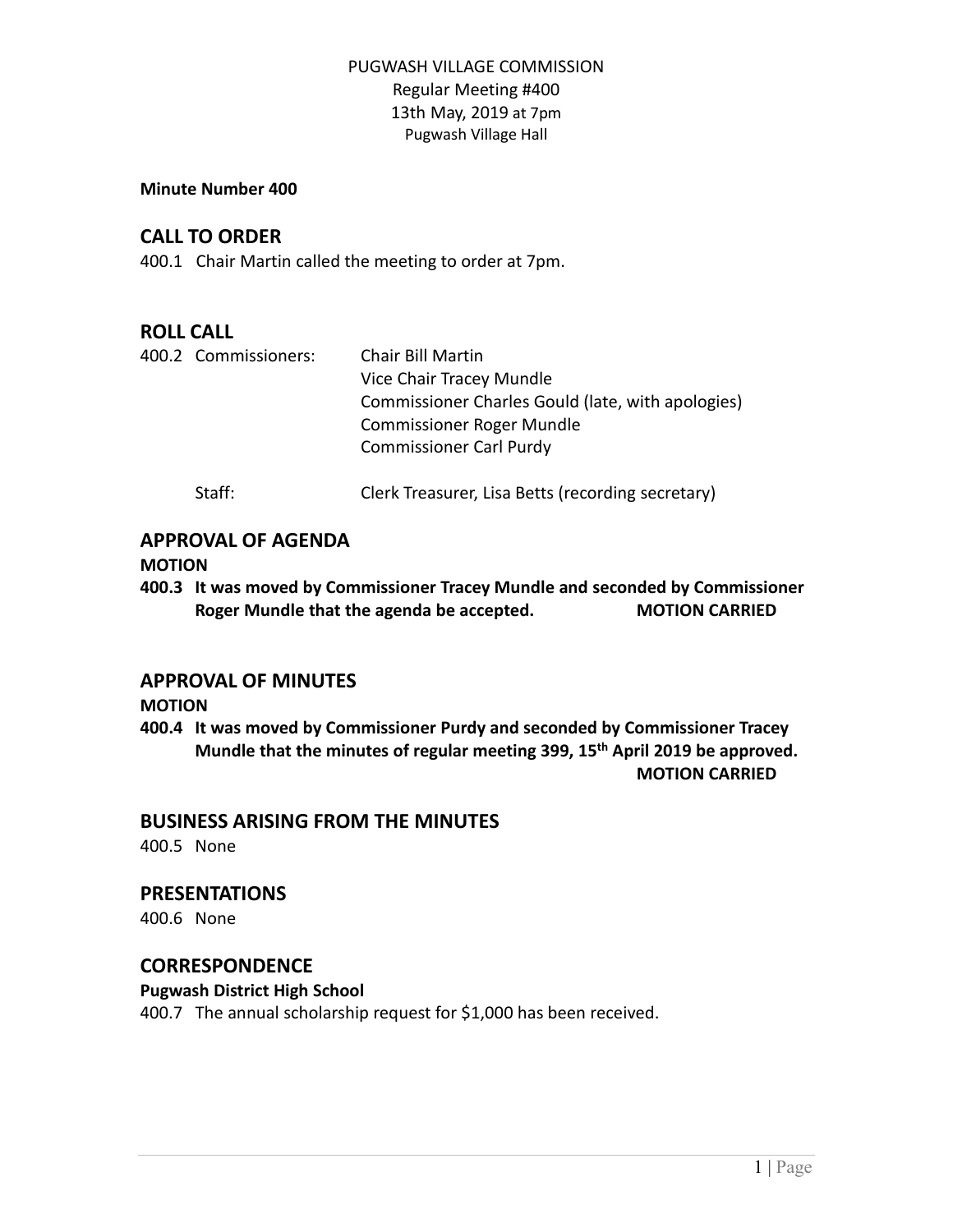### **MOTION**

**400.8 It was moved by Commissioner Tracey Mundle and seconded by Commissioner Purdy that the Village donate \$1,000 scholarship to the Pugwash and District High School. MOTION CARRIED**

### **Municipality Cumberland County/WSP Engineering**

400.9 Request to install free water fill station on Village property. This will be located, at least initially, in the Village Hall hallway.

### **MOTION**

**400.10 It was moved by Commissioner Tracey Mundle and seconded by Commissioner Roger Mundle a water fill station be installed on Village property.**

**MOTION CARRIED**

## **COMMITTEE REPORTS**

### **Treasurer's Report**

400.11 The Commissioners asked about wages reported. The Clerk will reallocate misallocated wages.

#### **MOTION**

### **400.12 It was moved by Commissioner Roger Mundle and seconded by Commissioner Purdy receive the Treasurer's report as presented. MOTION CARRIED**

- 400.13 The Clerk presented a budget for 2019/20. Revenues were explained and some expenditure items. The Capital expenses were outlined as: Village Hall: Front door and washroom relocations/renovation Transportation services: Lump sum payment for tractor Recreational services: Playground swings, boat ramp repairs, internal storm
	- windows for train station.

It was explained that the County collects all tax payments and then sends the Village their tax income in two installments. Any defaulted taxes are absorbed by the County which then receives any late payment penalty payments made by the taxpayer. Chair Martin suggested that a purchase of a photocopier would be cheaper than a lease. The Clerk will investigate alternative costing before the next contract is due.

### **MOTION**

**400.14 It was moved by Commissioner Purdy and seconded by Commissioner Gould to accept the 2019/20 budget as presented. MOTION CARRIED**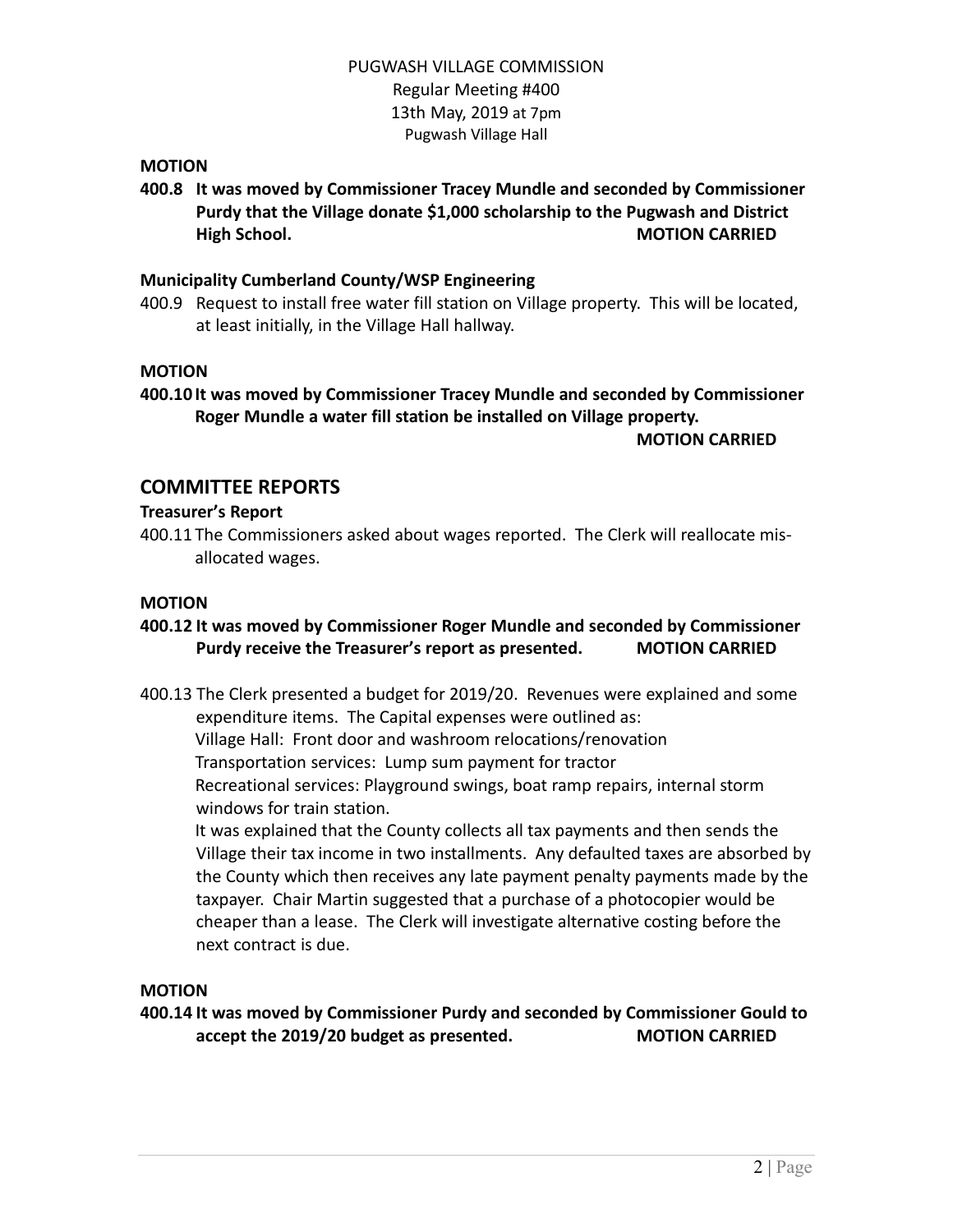### **Municipal Water Supply**

400.15No one present knew when the water would be turned on. There was some discussion as to when damaged propertied would see repairs.

### **Eaton stage replacement**

400.16 The Clerk explained that the sewer line is now redirected to the pumping station at the end of the park (near the Lobster Factory).

#### **MOTION**

## **400.17 It was moved by Commissioner Tracey Mundle and seconded by Commissioner Gould that the name of the replacement structure be** *Pugwash Harbourfront Centre***. MOTION CARRIED**

#### **Communities in Bloom (CIB)**

400.18 Chair Martin reported that the organization had decided to cut back on some programming this year. Plans for Eaton Park will be spread over three years. The annual plant sale and 2020 calendar are still going ahead.

#### **Gathering of the Clans**

400.19 The Coordinator reported that preparations are going well. The afternoon/evening entertainment line up is confirmed. Locals Christina Martin and Dale Murray will be the first to play the new stage, followed by the Putnams, Doris Mason and Rawlins Cross.

#### **Physician Search & Retention**

400.20A new physician will be shown around Pugwash on Wednesday (May 15th). Commissioner Tracey Mundle has been asked to do some of the Pugwash tour. Chair Martin has asked Commissioner Tracey Mundle if she would take on the chair of the search and retention committee as she was more connected to information within health services.

### **MOTIONS**

**400.21** The memorial policy was reviewed. Point #16 was amended to "four months"

### **MOTION**

**400.22 It was moved by Commissioner Tracey Mundle and seconded by Commissioner Purdy that the Memorial policy, with amendment, be adopted.**

#### **MOTION CARRIED**

**400.23** The flag policy was reviewed and discussed. It was agreed that this policy needs more work.